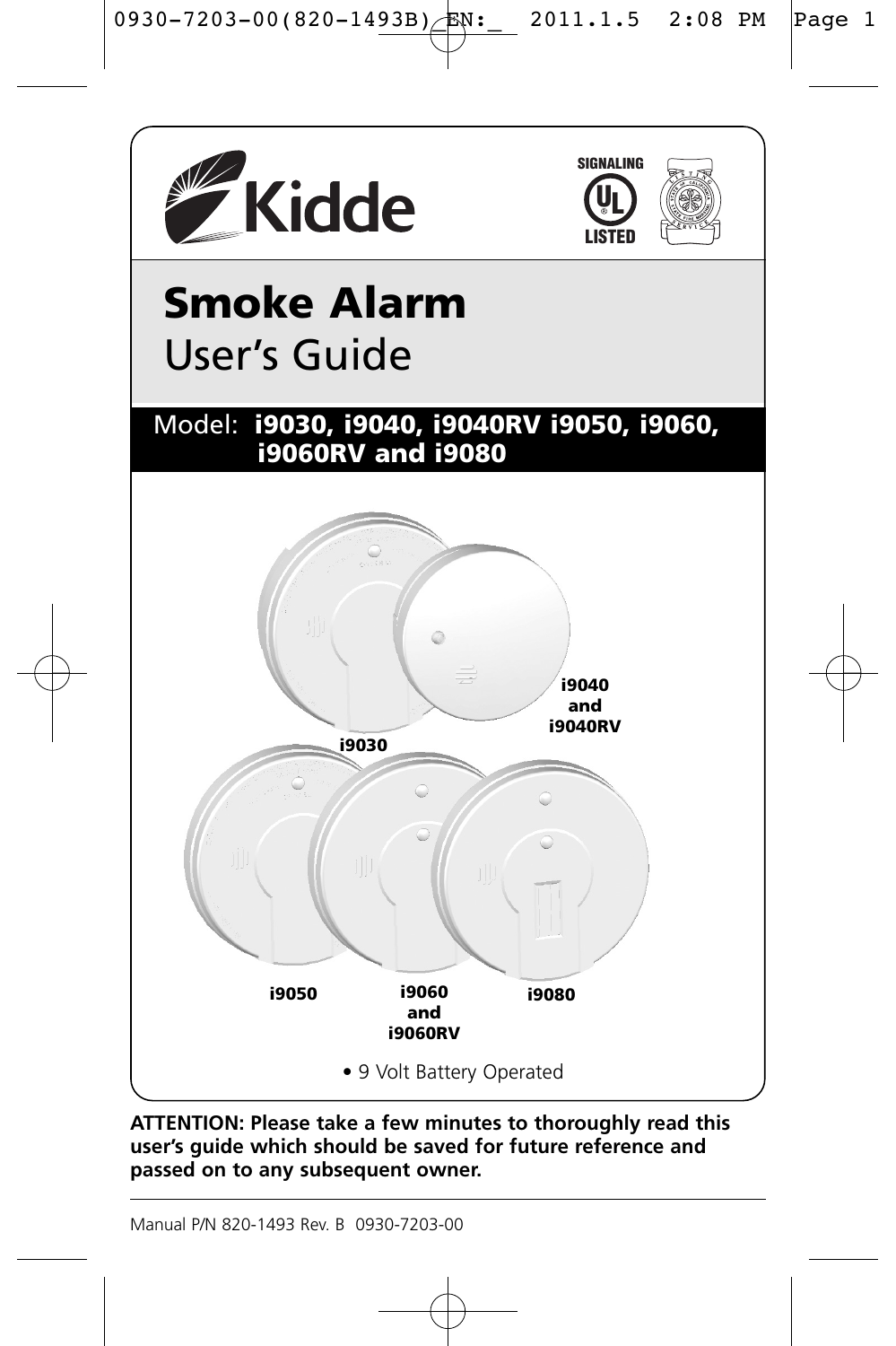# **What to do When the Alarm Sounds!**

# **Smoke Alarm Procedure NEVER IGNORE THE SOUND OF THE ALARM!**

Smoke alarms are designed to minimize false alarms. Cigarette smoke will not normally set off the alarm, unless the smoke is blown directly into the alarm. Combustion particles from cooking may set off the alarm if it is located too close to the cooking area. Large quantities of combustion particles are generated from spills or when broiling. Using the fan on a range hood which vents to the outside (non-recirculating type) will also help remove these combustion particles from the kitchen.

If the alarm sounds, check for fires first. If a fire is discovered, follow these steps. Become thoroughly familiar with these steps and review with all family members:

- Alert small children in the home.
- Leave immediately by your escape plan. Every second counts, so don't waste time getting dressed or picking up valuables.
- In leaving, don't open any inside door without first feeling its surface. If hot, or if you see smoke seeping through cracks, don't open that door! Instead, use your alternate exit. If the inside of the door is cool, place your shoulder against it, open it slightly and be ready to slam it shut if heat and smoke rush in.
- If the air is smoky, stay close to the floor. Breathe shallowly through a cloth, wet if possible.
- Once outside, go to your selected meeting place and make sure everyone is there.
- Call the fire department from your neighbor's home not from yours!
- Don't return to your home until the fire officials say that it is all right to do so.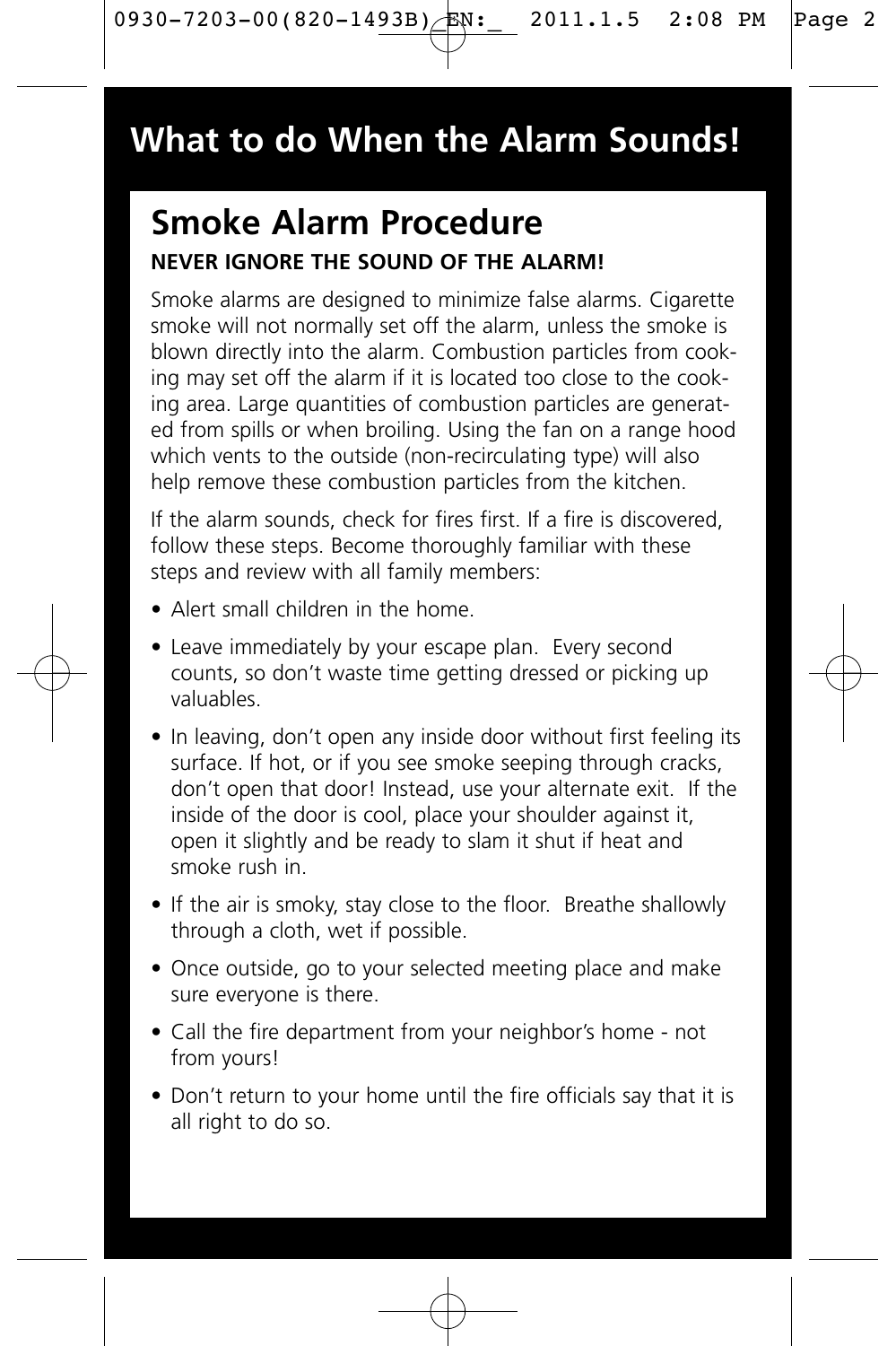### **Welcome**

**i9030, i9040, i9040RV, i9050, i9060, i9060RV, - 9 Volt Battery Operated Smoke Alarm with "HUSH" Control to temporarily silence nuisance alarms.**

**i9080 - 9 Volt Battery Operated Smoke Alarm with "HUSH" Control to temporarily silence nuisance alarms and with Battery Powered Safety Light.**

Thank you for purchasing this smoke alarm. It is an important part of your family's home safety plan. You can trust this product to provide the highest quality safety protection. We know you expect nothing less when the lives of your family are at stake.

### **Important Warning Statements**

#### **IMPORTANT! READ ALL INSTRUCTIONS BEFORE INSTALLATION AND KEEP THIS MANUAL NEAR THE ALARM FOR FUTURE REFERENCE.**

WARNING: BATTERY DOOR WILL NOT CLOSE AND/OR ALARM WILL NOT ATTACH TO MOUNTING BRACKET UNLESS BATTERY IS INSTALLED **CORRECTIY** 

REMOVAL OF BATTERY WILL RENDER THE SMOKE ALARM INOPERATIVE.

WARNING: TEST YOUR SMOKE ALARM OPERATION AFTER RV OR MOBILE HOME VEHICLE HAS BEEN IN STORAGE, BEFORE EACH TRIP AND AT LEAST ONCE A WEEK DURING USE.

CAUTION: DUE TO THE LOUDNESS OF THE ALARM (85 DECIBELS), ALWAYS STAND AN ARMS-LENGTH AWAY FROM THE UNIT WHEN TEST-ING.

CAUTION: BEFORE USING THE ALARM HUSH FEATURE, IDENTIFY THE SOURCE OF THE SMOKE AND BE CERTAIN A SAFE CONDITION EXISTS. NOTE: DENSE SMOKE WILL OVERRIDE THE HUSH CONTROL FEATURE AND SOUND A CONTINUOUS ALARM.

SMOKE ALARMS ARE DEVICES THAT CAN PROVIDE EARLY WARNING OF POSSIBLE FIRES AT A REASONABLE COST; HOWEVER, ALARMS HAVE SENSING LIMITATIONS. IONIZATION SENSING ALARMS MAY DETECT INVISIBLE FIRE PARTICLES (ASSOCIATED WITH FAST FLAMING FIRES) SOONER THAN PHOTOELECTRIC ALARMS. PHOTOELECTRIC SENSING ALARMS MAY DETECT VISIBLE FIRE PARTICLES (ASSOCIATED WITH SLOW SMOLDERING FIRES) SOONER THAN IONIZATION ALARMS. HOME FIRES DEVELOP IN DIFFERENT WAYS AND ARE OFTEN UNPRE-DICTABLE. FOR MAXIMUM PROTECTION, KIDDE RECOMMENDS THAT BOTH IONIZATION AND PHOTOELECTRIC ALARMS BE INSTALLED.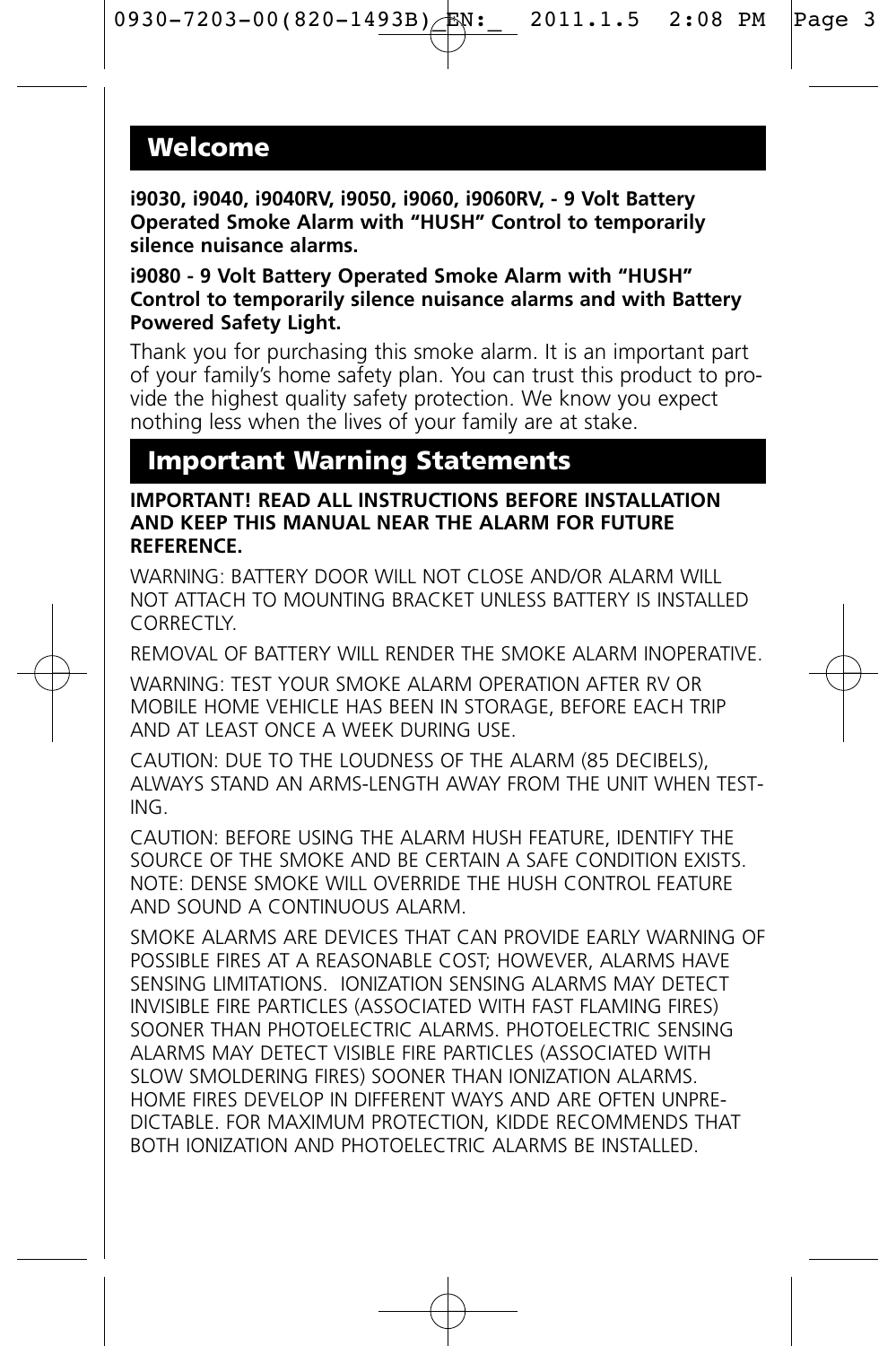# **Product Specifications**

This alarm detects products of combustion using the ionization technique. It contains 0.9 microcurie of Americium 241, a radioactive material (see section 9). Distributed under U.S. NRC License No. 32-23858-01E. Manufactured in compliance with U.S. NRC safety criteria in 10 CFR 32.27. The purchaser is exempt from any regulatory requirements. Do not try to repair the smoke alarm yourself. Refer to the instructions in section 12 for service.

### **LOSS OF POWER TO THE ALARM WILL RENDER THIS ALARM INOPERATIVE.**

### **Contents of This User's Guide**

- **1.** Recommended Locations for Smoke Alarms
- **2.** Locations to avoid
- **3.** Installation Instructions
- **4.** Operation and testing
- **5.** Nuisance Alarms
- **6.** Maintenance
- **7.** Limitations of Smoke Alarms
- **8.** Good Safety Habits
- **9.** NRC Information
- **10.** NFPA Protection Standard 72
- **11.** California State Fire Marshal Required Information
- **12.** Service and Warranty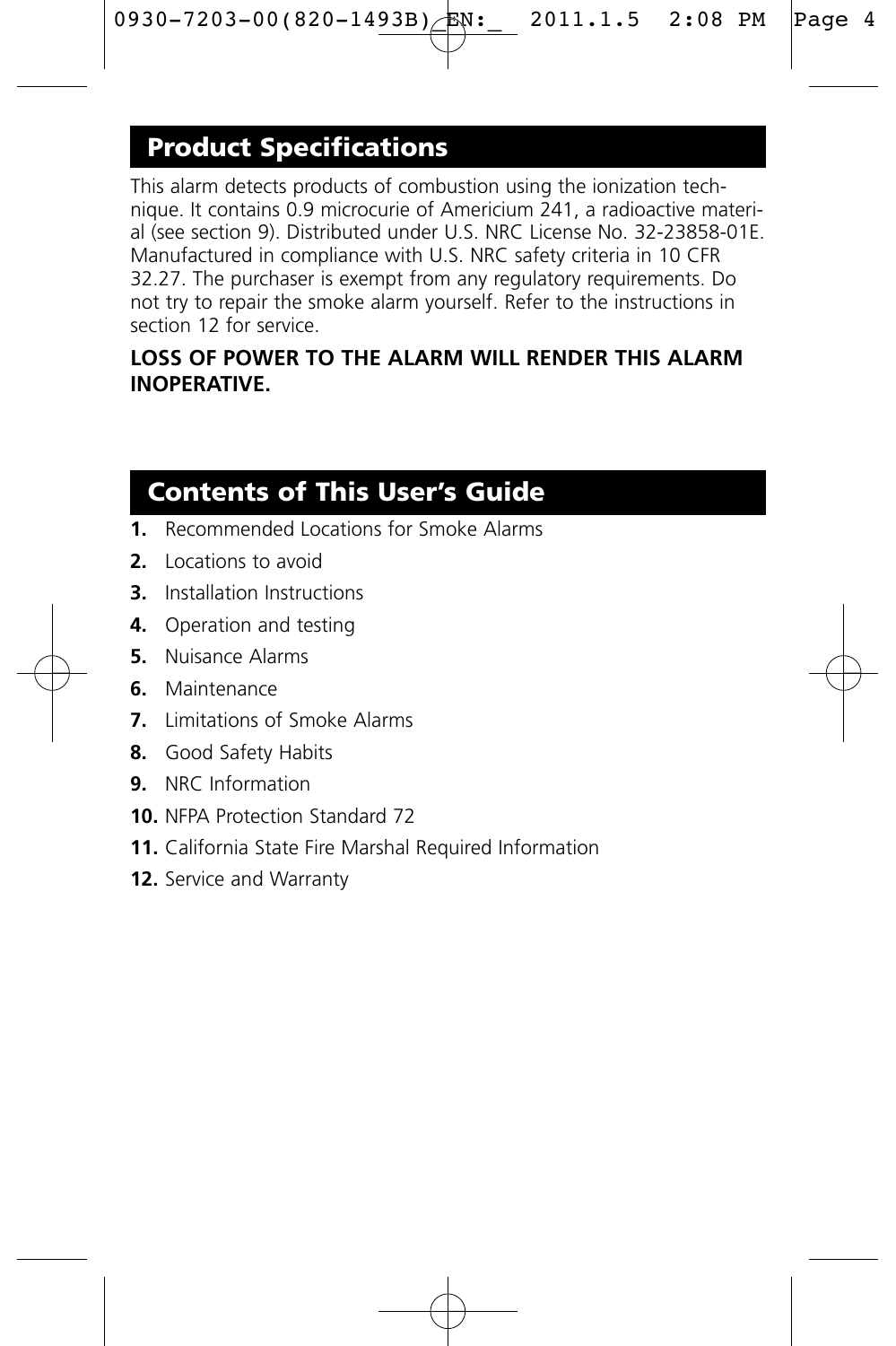### **1. Recommended Locations for Smoke Alarms**

- Locate the first alarm in the immediate area of the sleeping rooms. Try to monitor the exit path as the sleeping rooms are usually farthest from the exit. If more than one sleeping area exists, locate additional alarms in each sleeping area (See figure 3).
- Locate additional alarms to monitor any stairway as stairways act like chimneys for smoke and heat.
- Locate at least one alarm on every floor level.
- Locate an alarm in every sleeping room.
- Locate an alarm in every room where electrical appliances are operated (i.e. portable heaters or humidifiers).
- Locate an alarm in every room where someone sleeps with the door closed. The closed door may prevent an alarm not located in that room from waking the sleeper.
- Smoke, heat, and combustion products rise to the ceiling and spread horizontally. Mounting the smoke alarm on the ceiling in the center of the room places it closest to all points in the room. Ceiling mounting is preferred in ordinary residential construction.
- For mobile home installation, select locations carefully to avoid thermal barriers that may form at the ceiling. For more details, see MOBILE HOME INSTALLATION below.
- When mounting an alarm on the ceiling. locate it at a minimum of 4" (10 cm) from the side wall (see figure 1).
- When mounting the alarm on the wall, use an inside wall with the top edge of the alarm at a minimum of 4" (10 cm) and a maximum of 12" (30.5 cm) below the ceiling (see figure 1).

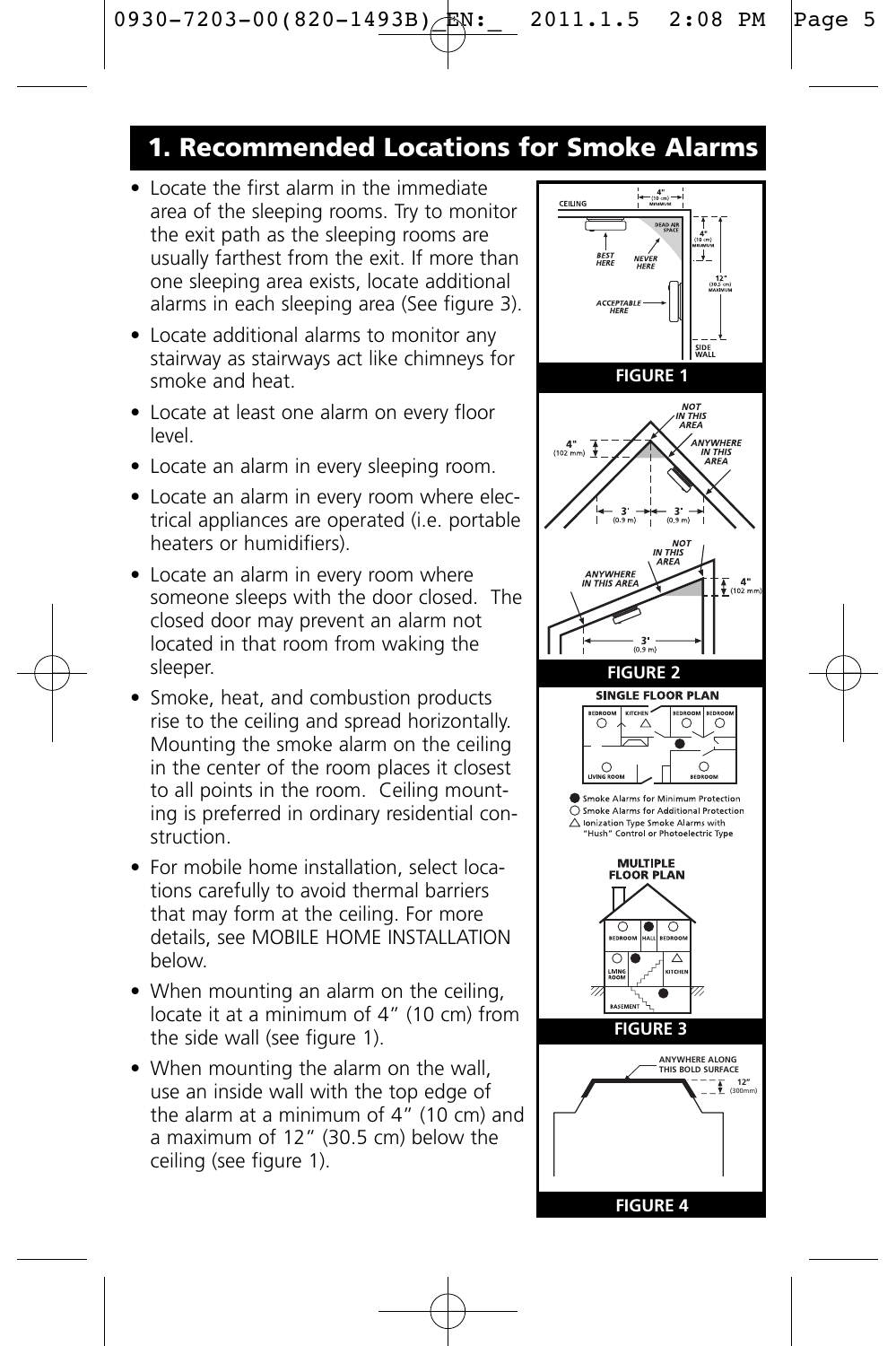### **1. Recommended Locations for Smoke Alarms**

- Put smoke alarms at both ends of a hallway or large room if the hallway or room is more than 30 ft (9.1 m) long. For large rooms, one smoke alarm is recommended for every 500 square feet of floor space.
- In homes that are not well insulated, extreme heat or cold can be transferred from the outside to the inside through poorly insulated walls and roof. This may create a thermal barrier which can prevent the smoke from reaching an alarm mounted on the ceiling. If you are not sure about the insulation in your home, or if you notice that the outer walls and ceiling are either hot or cold, install the alarm on an inside wall. In such homes, install the smoke alarm with the top edge of the alarm at a minimum of 4" (10 cm) and a maximum of 12" (30.5 cm) below the ceiling (see figure 1).
- Install Smoke Alarms on sloped, peaked or cathedral ceilings at or within 3ft (0.9m) of the highest point (measured horizontally). NFPA 72 states: "Smoke alarms in rooms with ceiling slopes greater than 1 ft in 8 ft (.3m in 2.4 m) horizontally shall be located on the high side of the room." NFPA 72 states: "A row of detectors shall be spaced and located within 3 ft (0.9m) of the peak of the ceiling measured horizontally" (see figure 2).
- Install Smoke Alarms on tray-shaped ceilings (coffered ceilings) on the highest portion of the ceiling or on the sloped portion of the ceiling within 12" (305mm) vertically down from the highest point (see figure  $\Delta$

### **Mobile Home Installation**

Modern mobile homes have been designed and built to be energy efficient. Install smoke alarms as recommended above (refer to RECOM-MENDED LOCATIONS and Figures 1 and 2). In older mobile homes that are not well insulated compared to present standards, extreme heat or cold can be transferred from the outside to the inside through poorly insulated walls and roof. This may create a thermal barrier which can prevent the smoke from reaching an alarm mounted on the ceiling. In such units, install the smoke alarm on an inside wall with the top edge of the alarm at a minimum of 4" (10cm) and a maximum of 12 $\dot{r}$ (30.5cm) below the ceiling (see figure 1).

If you are not sure about the insulation in your mobile home, or if you notice that the outer walls and ceiling are either hot or cold, install the alarm on an inside wall. For minimum protection, install at least one alarm close to the sleeping rooms. For additional protection, see SINGLE FLOOR PLAN in figure 2.

#### **WARNING: TEST YOUR SMOKE ALARM OPERATION AFTER RV OR MOBILE HOME VEHICLE HAS BEEN IN STORAGE, BEFORE EACH TRIP AND AT LEAST ONCE A WEEK DURING USE.**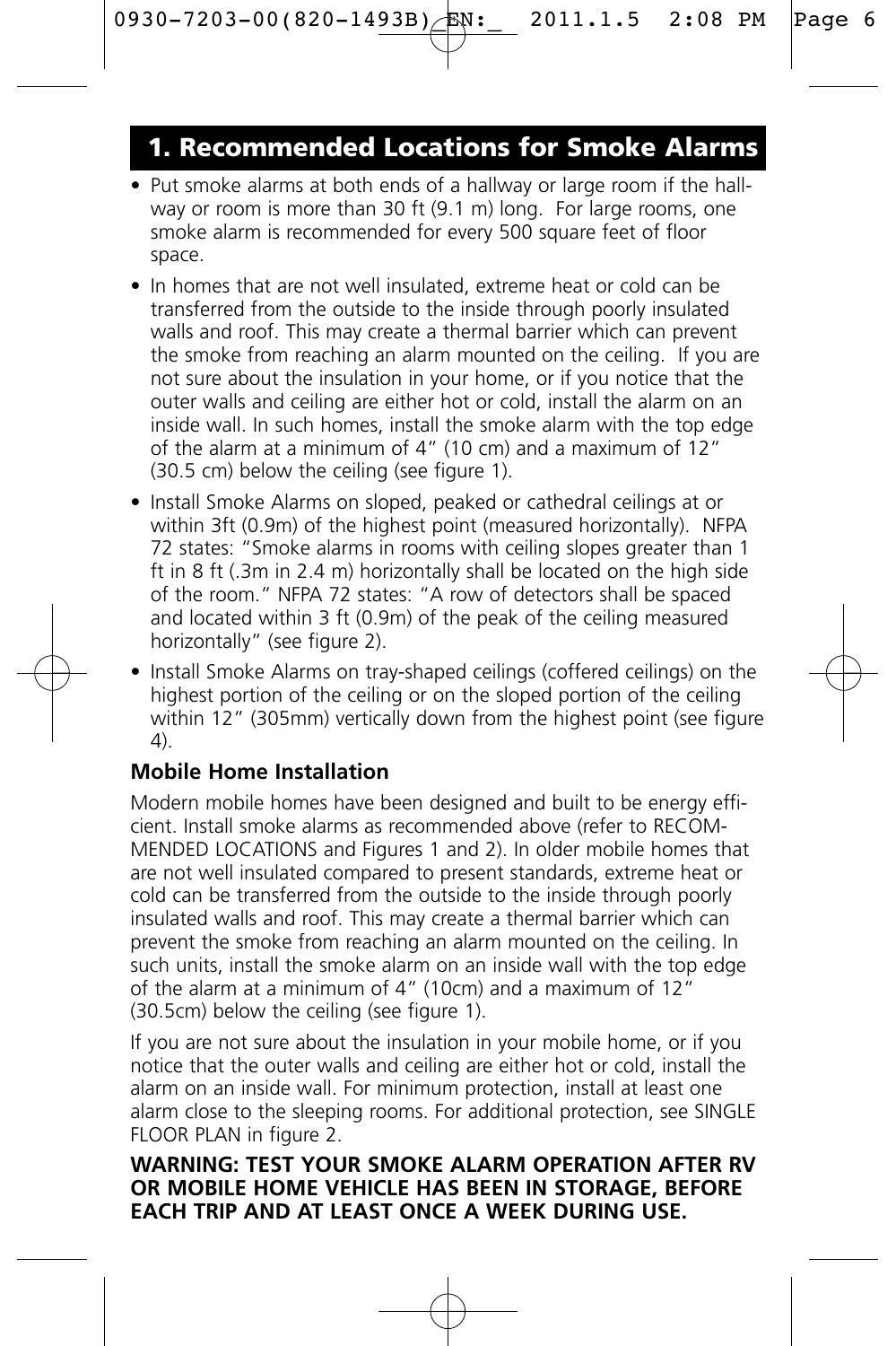### **2. Locations To Avoid**

- In the garage. Products of combustion are present when you start your automobile.
- Less than 4" (10cm) from the peak of an "A" frame type ceiling.
- In an area where the temperature may fall below 40ºF or rise above 100ºF, such as garages and unfinished attics; this should also include electrical boxes exposed to these environments.
- In dusty areas. Dust particles may cause nuisance alarm or failure to alarm.
- In very humid areas. Moisture or steam can cause nuisance alarms.
- In insect-infested areas.
- Smoke alarms should not be installed within 3 ft (.9m) of the following: the door to a kitchen, the door to a bathroom containing a tub or shower, forced air supply ducts used for heating or cooling, ceiling or whole house ventilating fans, or other high air flow areas.
- Kitchens. Normal cooking may cause nuisance alarms. If a kitchen alarm is desired, it should have an alarm silence feature or be a photoelectric type.
- Near fluorescent lights. Electronic "noise" may cause nuisance alarms.
- Smoke alarms are not to be used with detector guards unless the combination (alarm and guard) has been evaluated and found suitable for that purpose.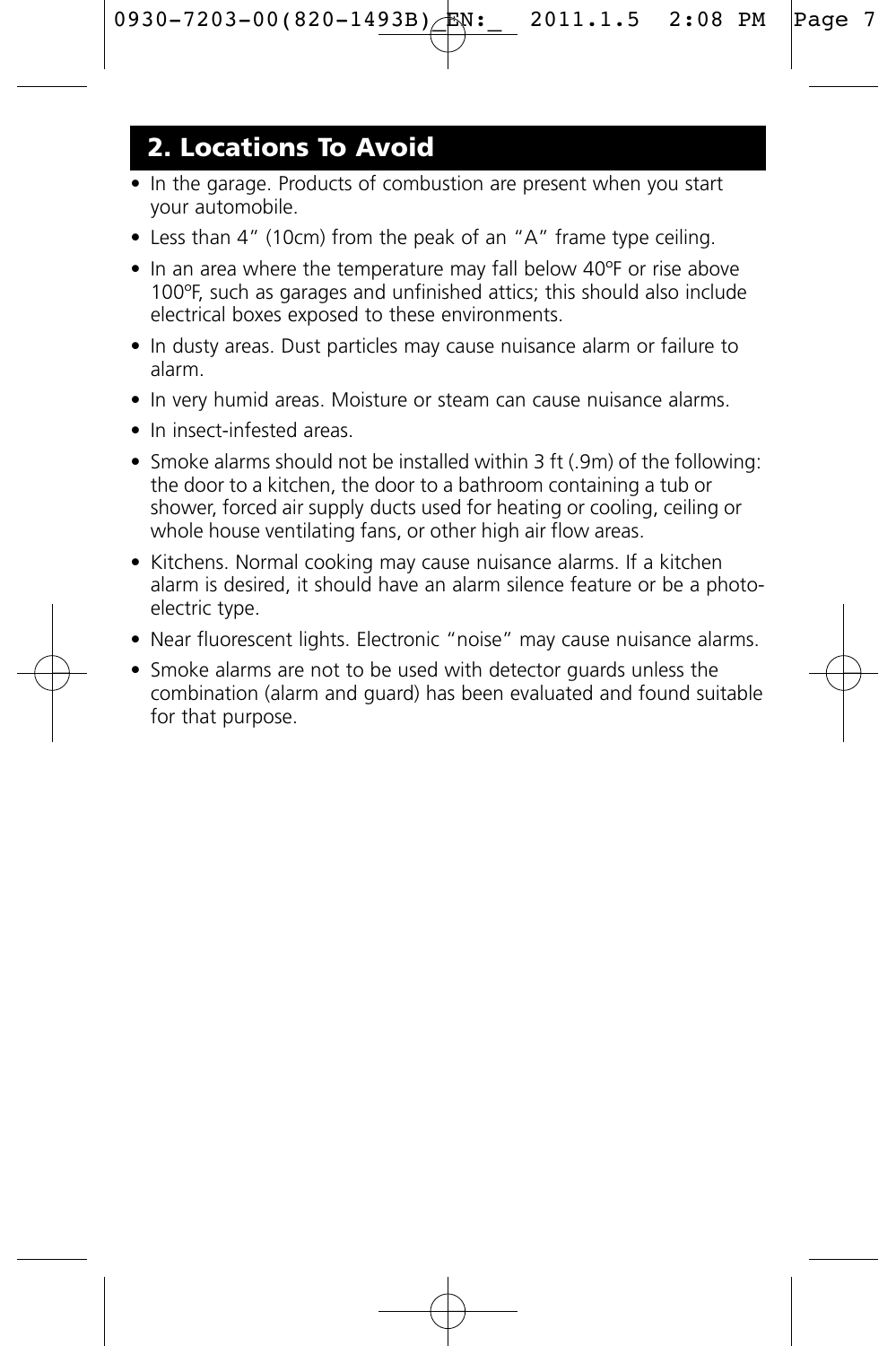# **3. Installation Instructions**







The "A" line should be horizontal and the "UP FOR WALL MOUNTING" arrow must be pointing up.



When wall mounting, mount flat side to the wall and rotate mounting plate approximately 5º to the right as shown.





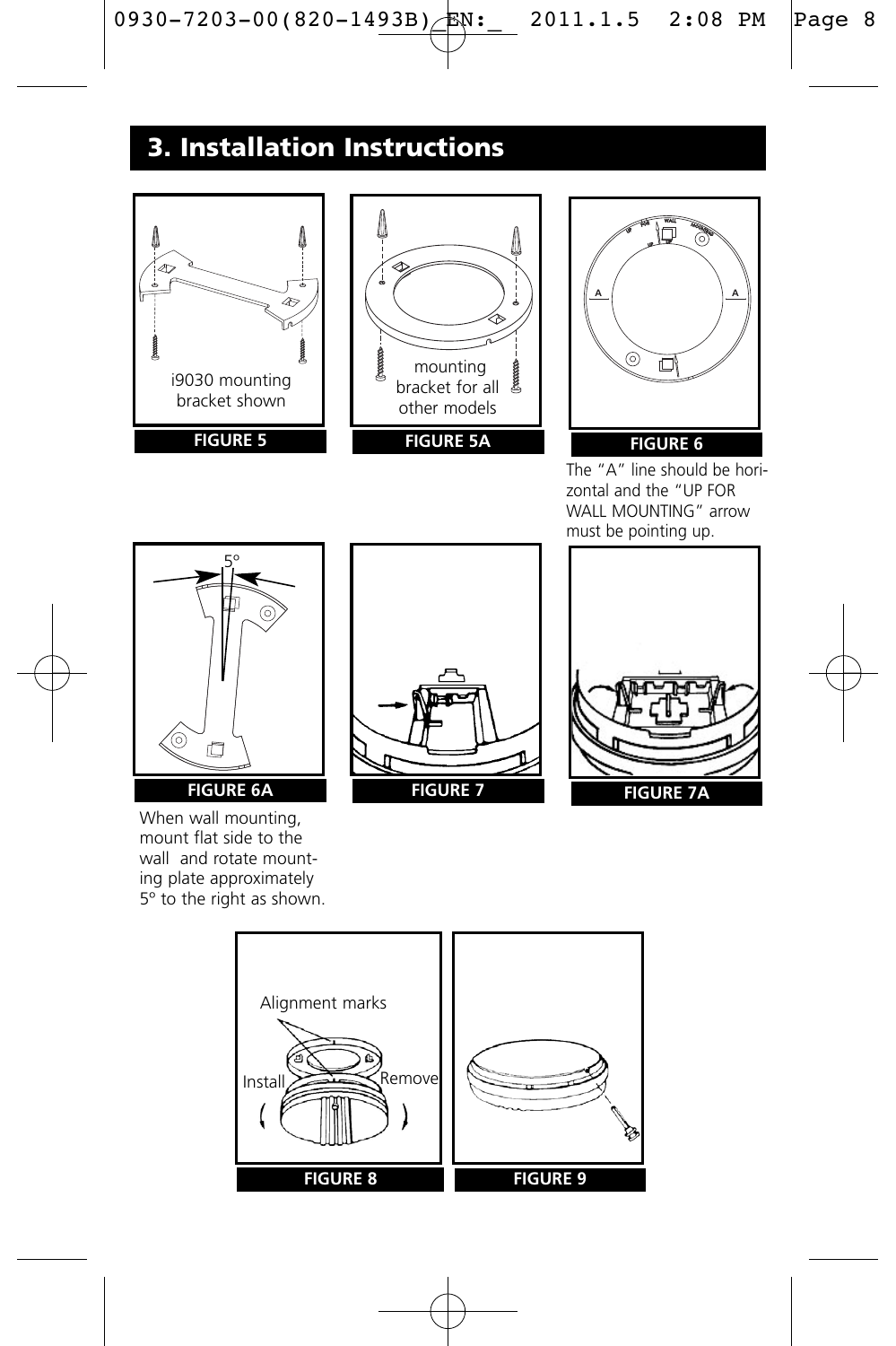# **3. Installation Instructions**

### **MOUNTING INSTRUCTIONS**

**CAUTION:** This unit is sealed. The cover is not removable!

- 1. Remove the mounting plate from the back of the alarm by holding the mounting plate and twisting the alarm in the direction indicated by the "OFF" arrow on the alarm cover.
- 2. To insure aesthetic alignment of the alarm with the hallway or wall, the "A" line on the mounting plate should be parallel with the hallway when ceiling mounting or horizontal when wall mounting.
- 3. After selecting the proper smoke alarm location as described in section 1, attach the mounting plate to the ceiling as shown in figure 5 and figure 5A. For wall mounting see figure 6 and figure 6A. Place mounting plate on the wall as described in the mounting illustrations. Use the screws and anchors provided to secure the mounting plate (use 3/16" drill bit for anchor holes).
- 4. Battery installation instructions are provided on the inside of the battery door. To ensure proper installation of the smoke alarm battery, follow the instructions.
- 5. When installing the battery, press the battery reminder finger down into the battery compartment and install the battery (see figure 7 and figure 7A for the i9080 alarm).

**CAUTION! IF THE BATTERY REMINDER FINGER IS NOT HELD DOWN IN THE BATTERY COMPARTMENT BY THE BATTERY, THE BATTERY DOOR WILL NOT CLOSE AND THE UNIT WILL NOT ATTACH TO THE MOUNT-ING BRACKET.** NOTE: THE I9030 AND I9040 DO NOT HAVE A BATTERY DOOR.

- 6. Alignment marks are provided on the edge of the trim plate and the alarm. After installing the mounting plate, place the alarm on the mounting plate with the alignment marks lined up. Twist the alarm in the direction indicated by the "ON" arrow on the alarm cover (see figure 8) until it locks in place.
- 7. USING TAMPER RESIST LOCKING PIN (all models except i9040 and i9040RV): To make your smoke alarm tamper resistant, a locking pin has been provided in the bag with the screws and anchors. Using this pin will help deter children and others from removing the alarm from the mounting plate. To use the pin, insert it into the hole in the side of the alarm after the alarm has been installed on the mounting plate (see figure 9).

#### **NOTE: THE TAMPER RESIST PIN WILL HAVE TO BE REMOVED IN ORDER TO CHANGE THE BATTERIES. USE LONG NOSE PLIERS TO PULL THE PIN OUT OF THE HOLE. IT IS NOW POSSIBLE TO REMOVE THE ALARM FROM THE MOUNTING PLATE.**

8. After installation, test your alarm by depressing and holding down the test button for at least 5 seconds. This should sound the alarm.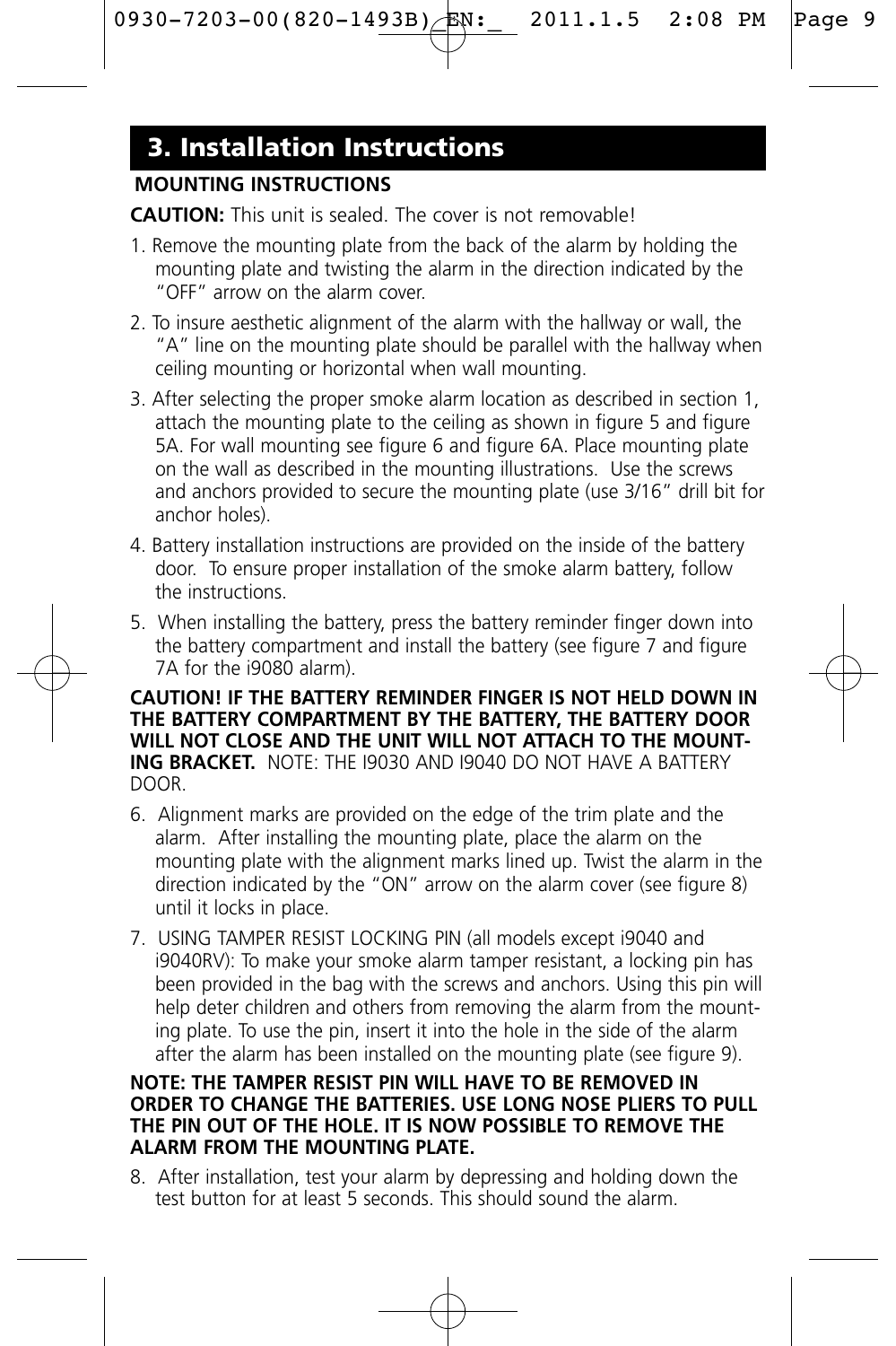# **4. Operation and Testing**

**OPERATION:** The smoke alarm is operating once a fresh battery is installed and testing is complete. When products of combustion are sensed, the unit sounds a loud 85db pulsating alarm until the air is cleared.

**HUSH CONTROL:** The "HUSH" feature has the capability of temporarily desensitizing the alarm circuit for approximately 8 minutes. This feature is to be used only when a known alarm condition, such as smoke from cooking, activates the alarm. Models i9060, i9060RV and i9080 are desensitized by pushing the "HUSH" button on the smoke alarm cover. Models i9030, i9040, i9040RV and i9050 are desensitized by pushing the TEST/HUSH button on the cover. If the smoke is not too dense, the alarm will silence immediately and the Red LED will flash once every 10 seconds for approximately 8 minutes. This indicates that the alarm is in a temporarily desensitized condition. The smoke alarm will automatically reset after approximately 8 minutes and sound the alarm if particles of combustion are still present. The "HUSH" feature can be used repeatedly until the air has been cleared of the condition causing the alarm.

#### **NOTE: DENSE SMOKE WILL OVERRIDE THE HUSH CONTROL FEA-TURE AND SOUND A CONTINUOUS ALARM.**

#### **CAUTION: BEFORE USING THE ALARM HUSH FEATURE, IDENTIFY THE SOURCE OF THE SMOKE AND BE CERTAIN A SAFE CONDITION EXISTS.**

**FLASHING LED LIGHT:** This smoke alarm is equipped with a flashing red indicator light. The light is located under the test button and will flash every 40 seconds to indicate that the smoke alarm is receiving power.

**TESTING:** Test by pushing the test button on the cover and holding it down for a minimum of 5 seconds. This will sound the alarm if the electronic circuitry, horn, and battery are working. If no alarm sounds, the unit has defective batteries or other failure. DO NOT use an open flame to test your alarm, you could damage the alarm or ignite combustible materials and start a structure fire.

### **TEST THE ALARM WEEKLY TO ENSURE PROPER OPERATION.**

Erratic or low sound coming from your alarm may indicate a defective alarm, and it should be returned for service (see section 12).

### **NOTE: WEEKLY TESTING IS REQUIRED.**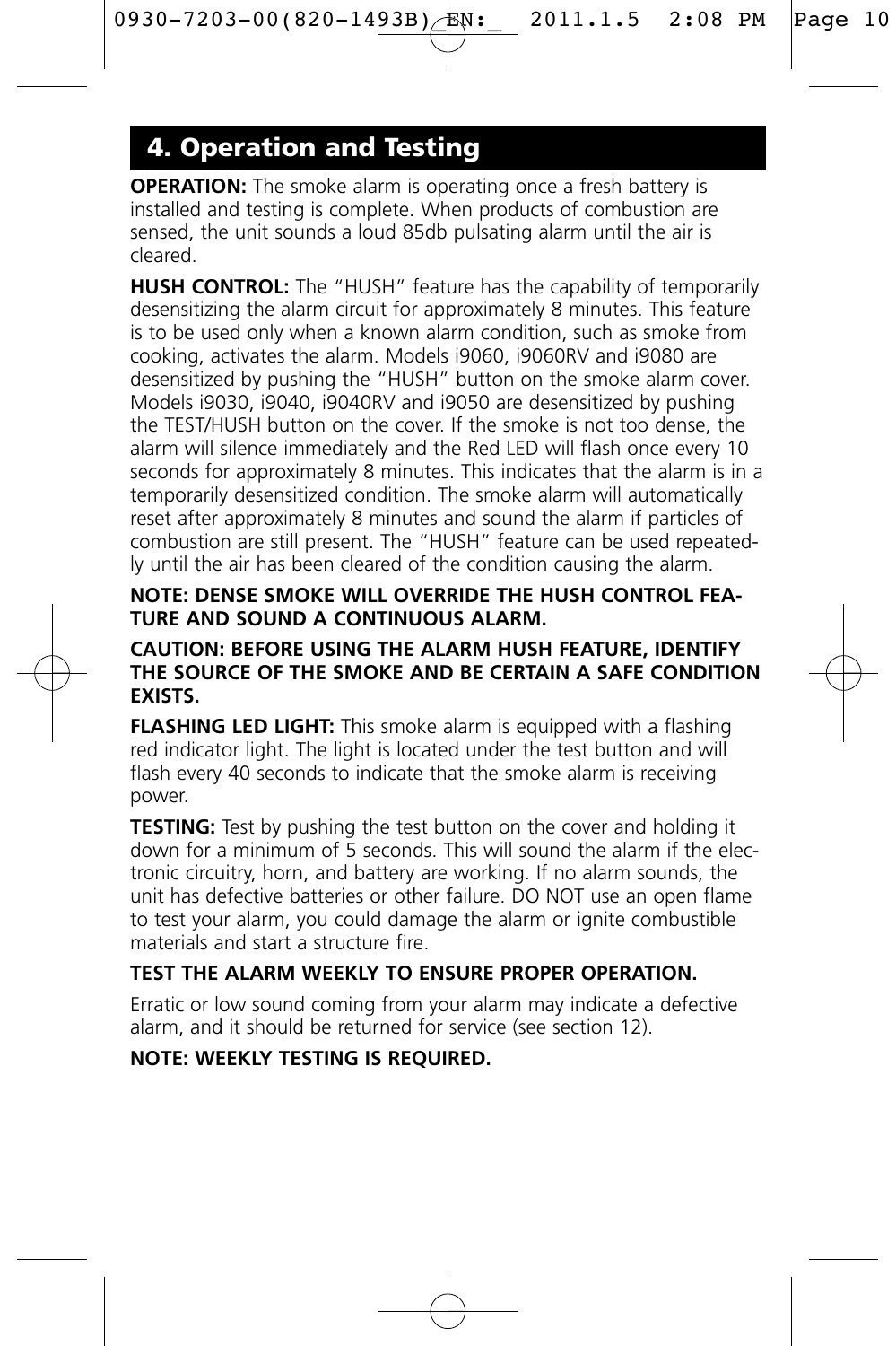# **5. Nuisance Alarms**

Smoke alarms are designed to minimize nuisance alarms. Cigarette smoke will not normally set off the alarm, unless the smoke is blown directly into the alarm. Combustion particles from cooking may set off the alarm if the alarm is located close to the cooking area. Large quantities of combustible particles are generated from spills or when broiling. Using the fan on a range hood which vents to the outside (non-recirculating type) will also help remove these combustible products from the kitchen. If the alarm does sound, check for fires first. If a fire is discovered, get out and call the fire department. If no fire is present, check to see if one of the reasons listed in section 2 may have caused the alarm.

### **6. Maintenance**

#### **BATTERY REPLACEMENT**

Note: Replacement batteries are available where you purchased your alarm.

If tamper resist pin has been used, refer to TAMPER RESIST LOCKING PIN in section 3 for removal instructions. To replace the battery, remove the alarm from the mounting plate by rotating the alarm in the direction of the "OFF" arrow on the cover (see figure 8).

i9030, i9040, i9050, i9060 and i9080 Smoke Alarms are powered by a 9V carbon zinc battery (alkaline and lithium batteries may also be used). A fresh battery should last for one year under normal operating conditions. This alarm has a low battery monitor circuit which will cause the alarm to "chirp" Approximately every 30 - 40 seconds for a minimum of seven (7) days when the battery gets low. Replace the battery when this condition occurs.

#### **NOTE: ANY STATEMENTS REFERRING TO A BATTERY, APPLIES TO BOTH BATTERIES USED WITH THE i9080**

USE ONLY THE FOLLOWING 9 VOLT BATTERIES FOR SMOKE ALARM BATTERY REPLACEMENT.

| Carbon-zinc type: | EVEREADY 1222: GOLD PEAK 1604P OR 1604S                                                                            |
|-------------------|--------------------------------------------------------------------------------------------------------------------|
| Alkaline type:    | ENERGIZER 522: DURACELL MN1604, MX1604:<br>GOLD PEAK 1604A: PANASONIC 6AM6, 6AM-6,<br>6AM-6PL 6AM6X, AND 6LR61(GA) |
| Lithium tyne:     | <b>I II TRAI IEE I IQVILI</b>                                                                                      |

#### **Lithium type:** ULTRALIFE U9VL-J

Models i9040RV and i9060RV are powered by a 9V alkaline battery. A fresh battery should last for one year under normal operating conditions. This alarm has a low battery monitor circuit which will cause the alarm to "chirp" approximately every 30 - 40 seconds for a minimum of seven (7) days when the battery gets low. Replace the battery when this condition occurs.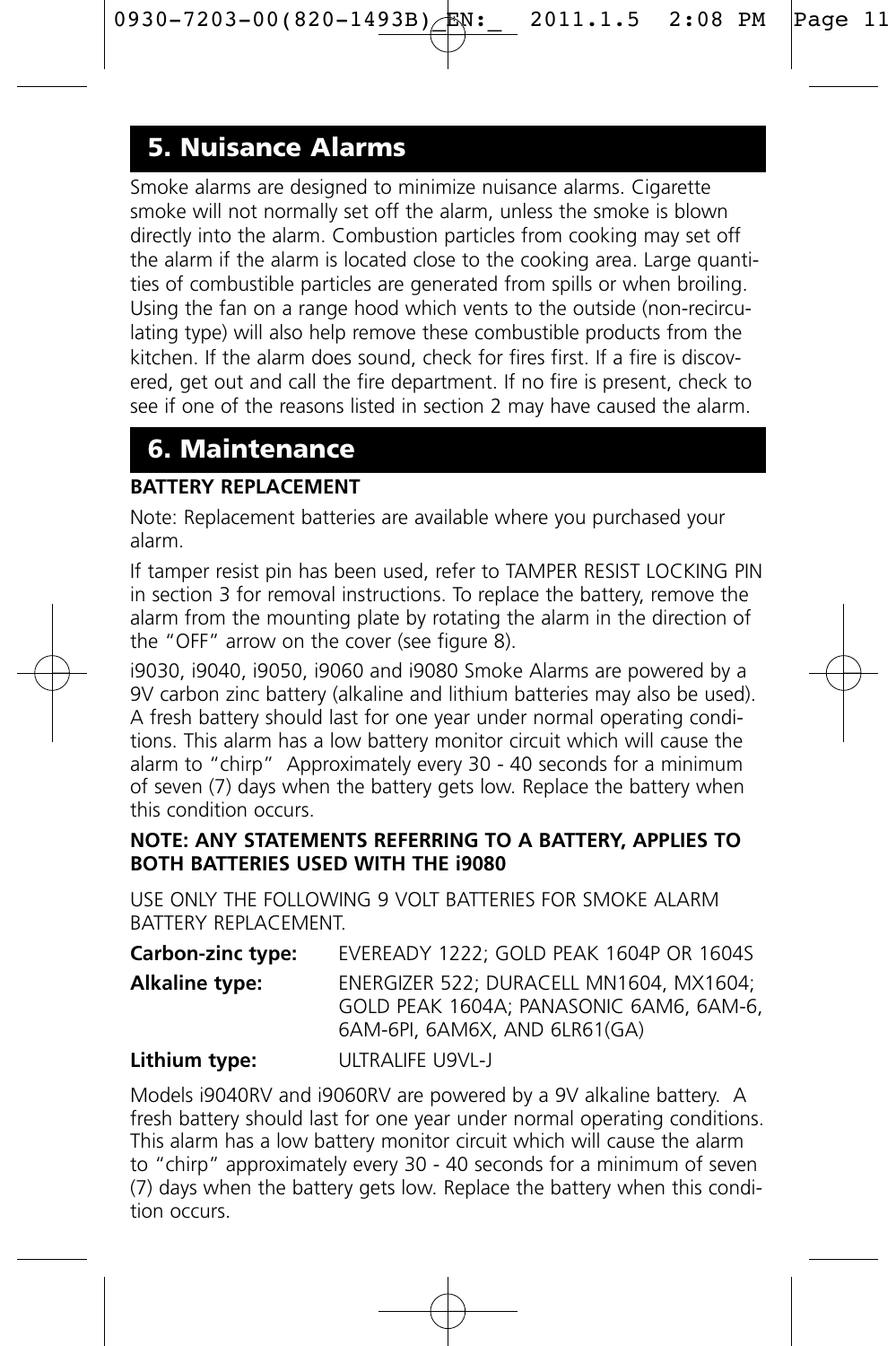### **6. Maintenance**

USE ONLY THE FOLLOWING 9 VOLT BATTERIES FOR i9040RV AND i9060RV SMOKE ALARM BATTERY REPLACEMENT:

**Alkaline type:** ENERGIZER 522; DURACELL MN1604, MX1604; PANASONIC 6AM6, 6AM-6, 6AM-6PI, 6AM6X, AND 6LR61(GA)

#### **NOTE: WEEKLY TESTING IS REQUIRED.**

#### **WARNING! USE ONLY THE BATTERIES SPECIFIED. USE OF DIFFER-ENT BATTERIES MAY HAVE A DETRIMENTAL EFFECT ON THE SMOKE ALARM.**

#### **CLEANING YOUR ALARM**

#### **YOUR ALARM SHOULD BE CLEANED AT LEAST ONCE A YEAR**

To clean your alarm, remove it from the mounting bracket as outlined in the beginning of this section. You can clean the interior of your alarm

(sensing chamber) by using compressed air or a vacuum cleaner hose and blowing or vacuuming through the openings around the perimeter of the alarm. The outside of the alarm can be wiped with a damp cloth.

After cleaning, reinstall your alarm and test your alarm by using the test button. If cleaning does not restore the alarm to normal operation the alarm should be replaced.

#### **SAFETY LIGHT**

MODEL **i9080** 

**NOTE:** If the safety light appears dim during regular testing, replace both batteries immediately. Use only the following 9 volt batteries for powering the safety light:

| <b>Alkaline Type</b> | Energizer 522                                          |
|----------------------|--------------------------------------------------------|
|                      | Duracell MN1604 or MX1604                              |
|                      | Gold Peak 1604A                                        |
|                      | Panasonic 6AM6, 6AM-6, 6AM-6PL 6AM6X and<br>6LR61 (GA) |
|                      |                                                        |

The safety light has a 6.3 V 250mA fuse lamp with an average life of 50 hours. If the safety light fails to operate with a fresh alkaline battery, then replace the lamp. To replace the lamp, remove the alarm from the mounting bracket by rotating the alarm in the direction of the "OFF" arrow on the cover (See Figure 7, and Alarm Tamper Resist Feature section if this feature has been activated).

Open the battery door and remove both batteries from the unit. Grip the lamp holder handle with your thumb and finger and pull out the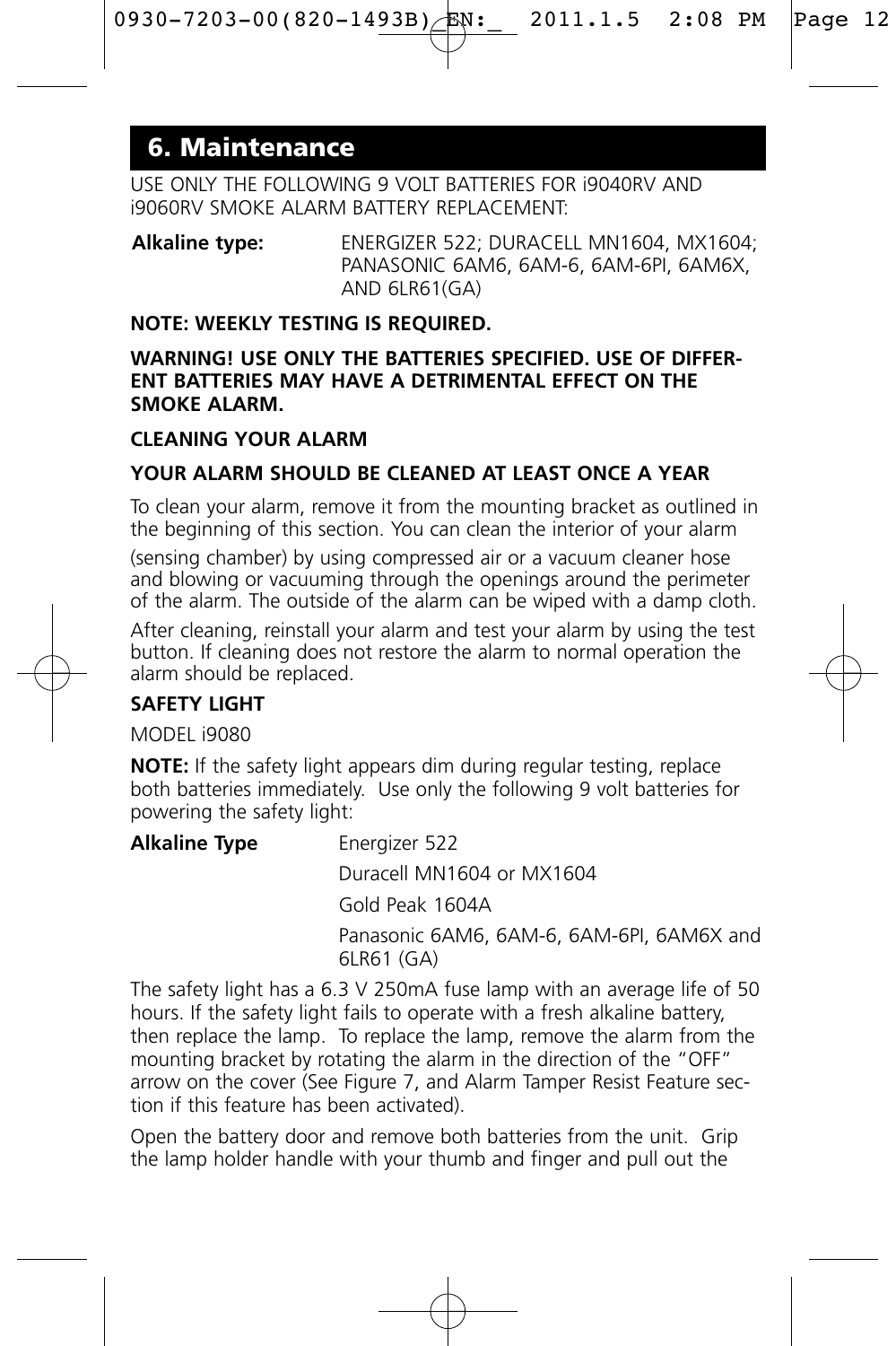### **6. Maintenance**

lamp holder assembly. Slide the old lamp out of the lamp holder and replace it with a new lamp. Replace with the correct lamp type: Vanco #FTB 6 which is available at most radio/tv repair stores.

Reinstall the lamp holder. It will snap easily into the base. Put working batteries back in the alarm and remount the alarm on its mounting bracket.

**CAUTION: Use only the lamp specified. Use of a different lamp may have a detrimental effect on the smoke alarm or the safety light operation.**

**NOTE: The safety light is not intended to satisfy the requirements for approved illumination under various local codes. Very thick and/or dense smoke may obscure the light.**

# **7. Limitations of Smoke Alarms**

### **WARNING: PLEASE READ CAREFULLY AND THOROUGHLY**

- NFPA 72 states: Fire-warning equipment for residential occupancies are capable of protecting about half of the occupants in potentially fatal fires. Victims are often intimate with the fire, too old or too young, or physically or mentally impaired such that they cannot escape even when warned early enough that escape should be possible. For these people, other strategies such as protection-in-place or assisted escape or rescue would be necessary.
- Smoke alarms are devices that can provide early warning of possible fires at a reasonable cost; however, alarms have sensing limitations. Ionization sensing alarms may detect invisible fire particles (associated with fast flaming fires) sooner than photoelectric alarms. Photoelectric sensing alarms may detect visible fire particles (associated with slow smoldering fires) sooner than ionization alarms. Home fires develop in different ways and are often unpredictable. For maximum protection, Kidde recommends that both Ionization and Photoelectric alarms be installed.
- A battery powered alarm must have a battery of the specified type, in good condition and installed properly.
- AC powered alarms (without battery backup) will not operate if the AC power has been cut off, such as by an electrical fire or an open fuse.
- Smoke alarms must be tested regularly to make sure the batteries and the alarm circuits are in good operating condition.
- Smoke alarms cannot provide an alarm if smoke does not reach the alarm. Therefore, smoke alarms may not sense fires starting in chimneys, walls, on roofs, on the other side of a closed door or on a different floor.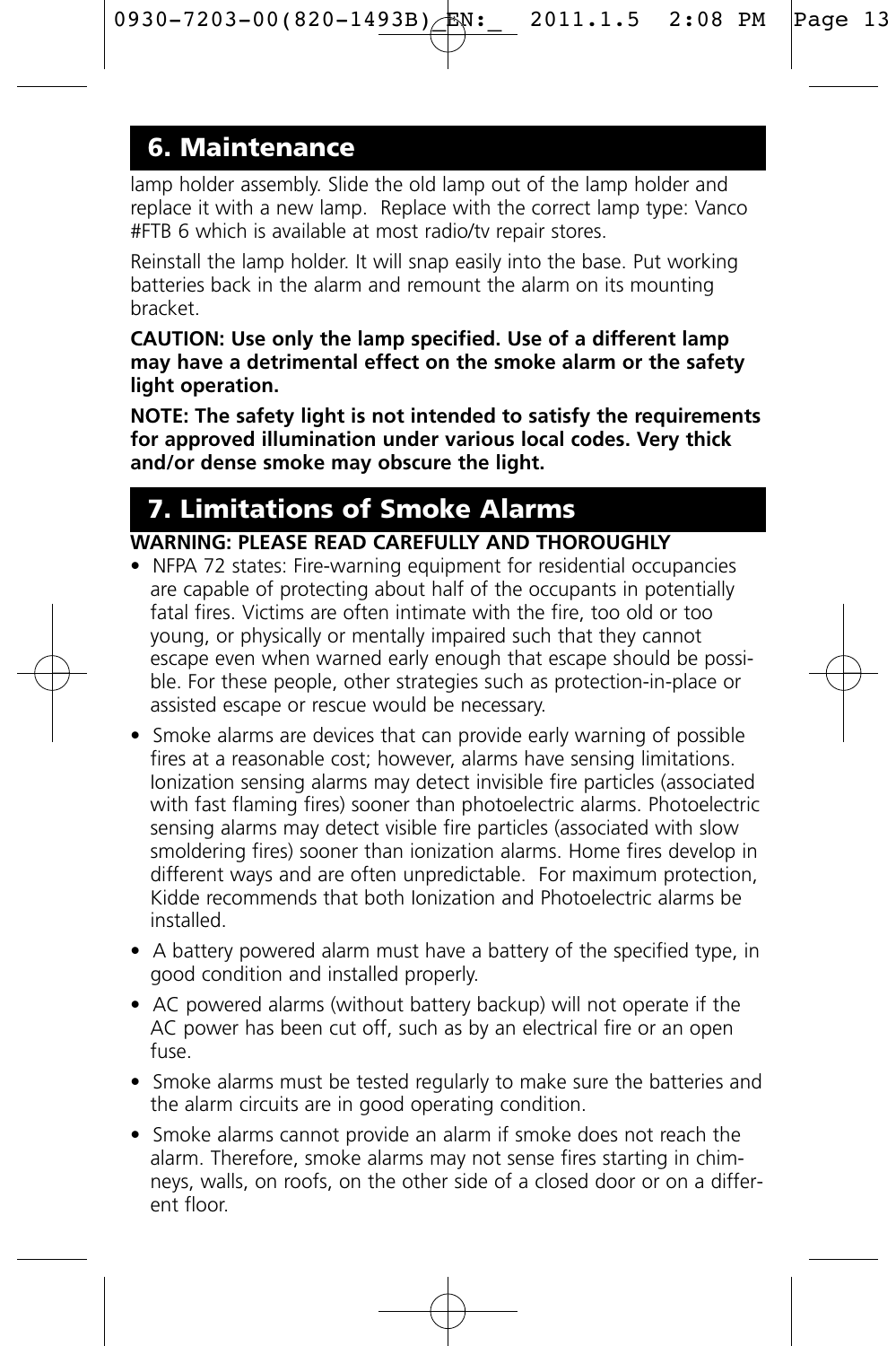### **7. Limitations of Smoke Alarms**

- If the alarm is located outside the sleeping room or on a different floor, it may not wake up a sound sleeper.
- The use of alcohol or drugs may also impair one's ability to hear the smoke alarm. For maximum protection, a smoke alarm should be installed in each sleeping area on every level of a home.
- Although smoke alarms can help save lives by providing an early warning of a fire, they are not a substitute for an insurance policy. Home owners and renters should have adequate insurance to protect their lives and property.

# **8. Good Safety Habits**

#### **DEVELOP AND PRACTICE A PLAN OF ESCAPE**

- Make a floor plan indicating all doors and windows and at least two (2) escape routes from each room. Second story windows may need a rope or chain ladder.
- Have a family meeting and discuss your escape plan, showing everyone what to do in case of fire.
- Determine a place outside your home where you all can meet if a fire occurs.
- Familiarize everyone with the sound of the smoke alarm and train them to leave your home when they hear it
- Practice a fire drill at least every six months, including fire drills at night. Ensure that small children hear the alarm and wake when it sounds. They must wake up in order to execute the escape plan. Practice allows all occupants to test your plan before an emergency. You may not be able to reach your children. It is important they know what to do.
- Install and maintain fire extinguishers on every level of the home and in the kitchen, basement and garage. Know how to use a fire extinguisher prior to an emergency.
- Current studies have shown smoke alarms may not awaken all sleeping individuals, and that it is the responsibility of individuals in the household that are capable of assisting others to provide assistance to those who may not be awakened by the alarm sound, or to those who may be incapable of safely evacuating the area unassisted.
- There are situations where a smoke alarm may not be effective to protect against fire as noted by the NFPA and UL. For instance:
	- Smoking in bed.
	- Leaving children unsupervised.
	- Cleaning with flammable liquids, such as gasoline.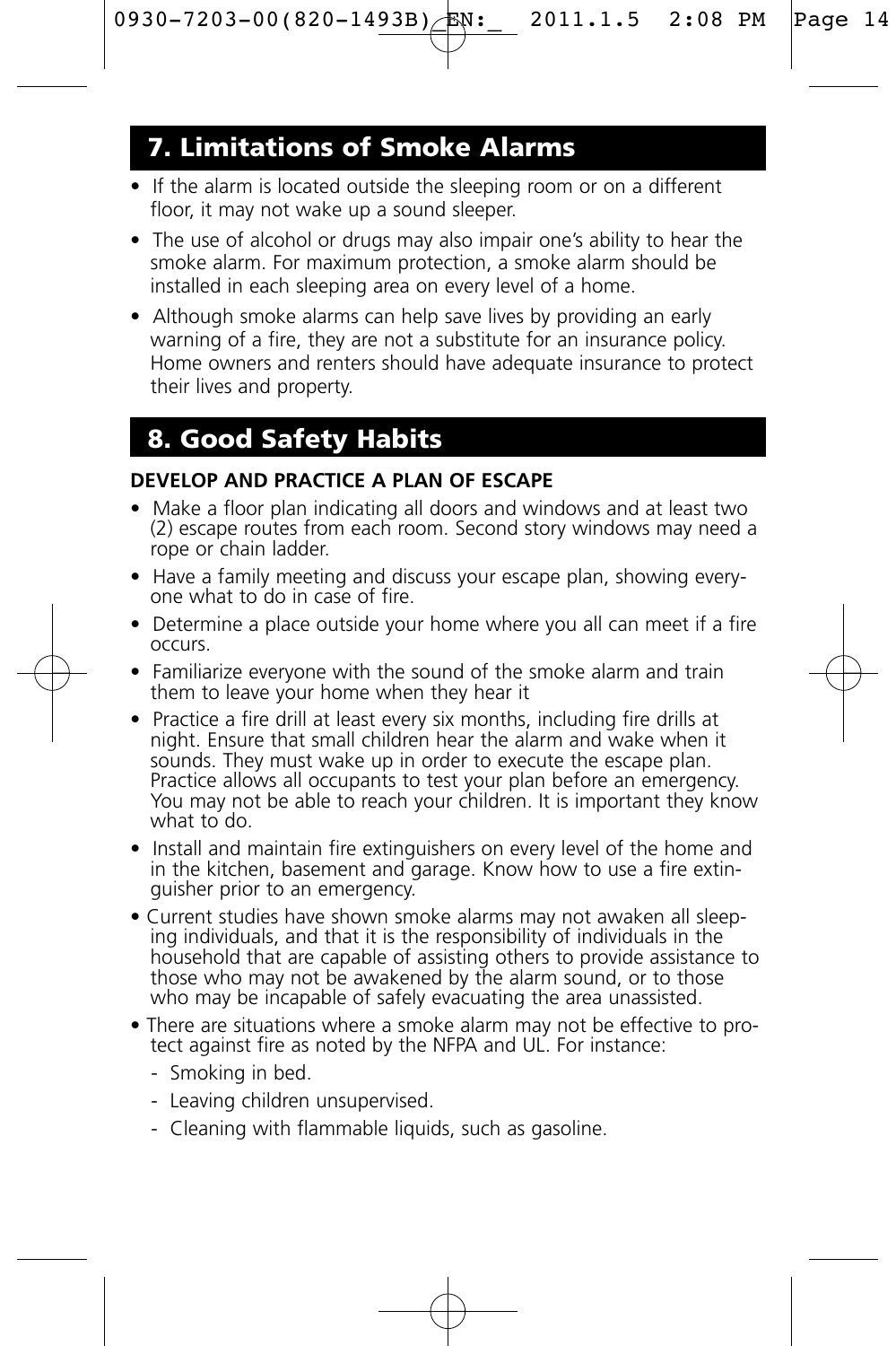### **8. Good Safety Habits**

- Fires where the victim is intimate with a flaming initiated fire; for example, when a person's clothes catch fire while cooking.
- Fires where the smoke is prevented from reaching the detector due to a closed door or other obstruction.
- Incendiary fires where the fire grows so rapidly that an occupant's egress is blocked even with properly located detectors

# **9. NRC Information**

Ionization type smoke alarms use a very small amount of a radioactive element in the sensing chamber to enable detection of visible and invisible combustion products. The radioactive element is safely contained in the chamber and requires no adjustments or maintenance. This smoke alarm meets or exceeds all government standards. It is manufactured and distributed under license from the U.S. Nuclear Regulatory Commission.

# **10. NFPA Required Protection**

The National Fire Protection Association's Standard 72 provides the following information:

Smoke Detection - Where required by applicable laws, codes, or standards for a specific type of occupancy, approved single- and multiple-station smoke alarms shall be installed as follows:

(1) In all sleeping rooms and guest rooms

(2) Outside of each separate dwelling unit sleeping area, within 6.4 m (21 ft) of any door to a sleeping room, the distance measured along a path of travel

(3) On every level of a dwelling unit, including basements

(4) On every level of a residential board and care occupancy (small facility), including basements and excluding crawl spaces and unfinished attics

(5) In the living area(s) of a guest suite

(6) In the living area(s) of a residential board and care occupancy (small facility)

Are More Smoke Alarms Desirable? The required number of smoke alarms might not provide reliable early warning protection for those areas separated by a door from the areas protected by the required smoke alarms. For this reason, the use of additional smoke alarms for those areas for increased protection is recommended. The additional areas include the basement, bedrooms, dining room, furnace room, utility room, and hallways not protected by the required smoke alarms. The installation of smoke alarms in kitchens, attics (finished or unfinished), or garages is not normally recommended, because these locations occasionally experience conditions that can result in improper operation.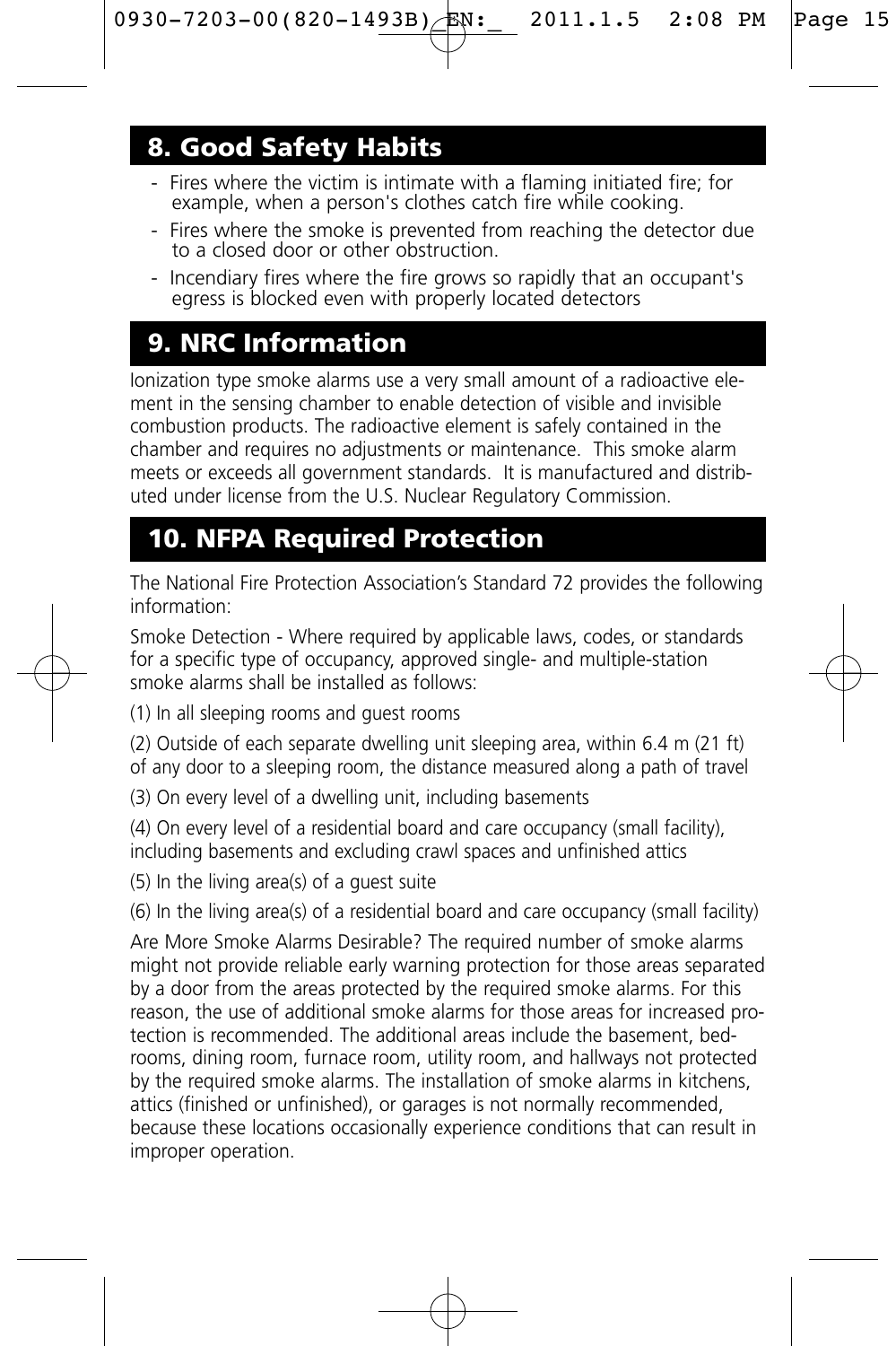### **11. CAUTION (AS REQUIRED BY THE CALIFORNIA STATE FIRE MARSHAL)**

Ionization type smoke alarms use a very small amount of a radioactive element in the sensing chamber to enable detection of visible and invisible combustion products. The radioactive element is safely contained in the chamber and requires no adjustments or maintenance. This smoke alarm meets or exceeds all government standards. It is manufactured and distributed under license from the U.S. Nuclear Regulatory Commission.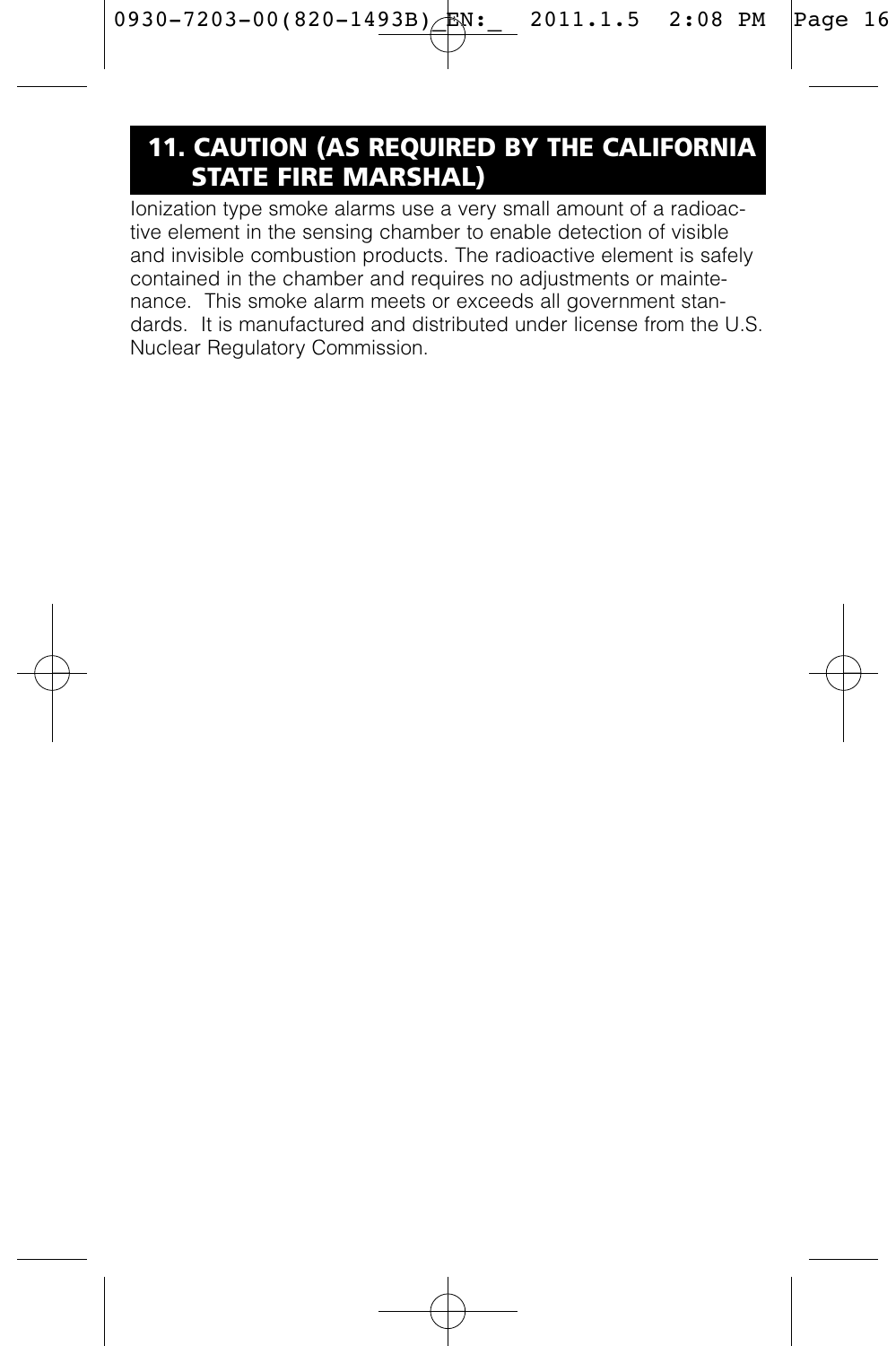### **12. Service and Warranty**

If after reviewing this manual you feel that your smoke alarm is defective in any way, do not tamper with the unit.

Return for servicing to: KIDDE Safety, 1016 Corporate Park Dr., Mebane, NC 27302. 800-880-6788 (See Warranty for in-warranty returns)

### **LIMITED WARRANTY**

Kidde warrants to the original purchaser that the enclosed smoke alarm will be free from defects in material and workmanship or design under normal use and service for a period of **three (3) years for i9030, i9040 and i9040RV smoke alarms** and **ten (10) years for the i9050, i9060, i9060RV, and i9080 smoke alarms** from the date of purchase. The obligation of Kidde under this warranty is limited to repairing or replacing the smoke alarm or any part which we find to be defective in material, workmanship or design, free of charge to the customer, upon sending the smoke alarm with proof of date of purchase, postage and return postage prepaid, to Warranty Service Department, Kidde, 1016 Corporate Park Dr., Mebane, NC 27302.

This warranty shall not apply to the smoke alarm if it has been damaged. modified, abused or altered after the date of purchase or if it fails to operate due to improper maintenance or inadequate AC or DC electrical power.

THE LIABILITY OF KIDDE OR ANY OF ITS PARENT OR SUBSIDIARY CORPO-RATIONS ARISING FROM THE SALE OF THIS SMOKE ALARM OR UNDER THE TERMS OF THIS LIMITED WARRANTY SHALL NOT IN ANY CASE EXCEED THE COST OF REPLACEMENT OF SMOKE ALARM AND, IN NO CASE, SHALL KIDDE OR ANY OF ITS PARENT OR SUBSIDIARY CORPORA-TIONS BE LIABLE FOR CONSEQUENTIAL LOSS OR DAMAGES RESULTING FROM THE FAILURE OF THE SMOKE ALARM OR FOR BREACH OF THIS OR ANY OTHER WARRANTY, EXPRESS OR IMPLIED, EVEN IF THE LOSS OR DAMAGE IS CAUSED BY THE COMPANY'S NEGLIGENCE OR FAULT.

Since some states do not allow limitations on the duration of an implied warranty or do not allow the exclusion or limitation of incidental or consequential damages, the above limitations or exclusions may not apply to you. While this warranty gives you specific legal rights, you may also have other rights which vary from state to state.

The above warranty may not be altered except in writing signed by both parties hereto.